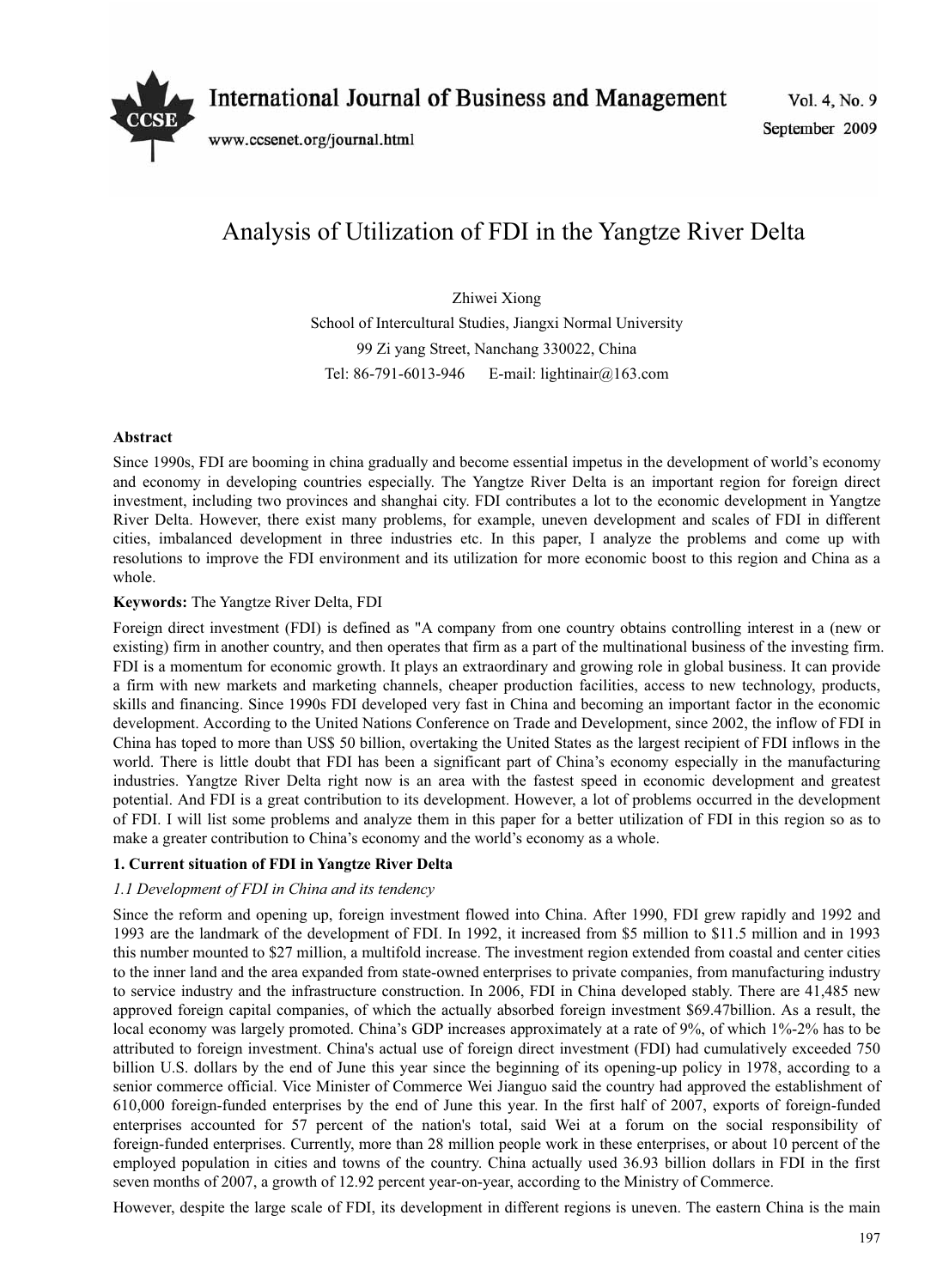region foreign investors choose, the volume of the FDI in the west area is relatively low with a high speed of development. In the first half of 2007, \$28.5 billion flew into this part, accounting nearly 90% of the total in the whole country. The west area absorbed \$1.5 billion from foreign investors, a 52% increase of the same period of last year. In the middle area, the number reached \$1.9 billion which increase 6% compared to last year. In the future, there will be more and more investment from multinationals instead of from small and media size companies of HK, Macao and Taiwan.

## *1.2 Development of FDI in the Yangtze River Delta*

Yangtze River Delta is an economic region compromised by Shanghai, Jiangsu and Zhejiang province, including Shanghai, Nanjing, Wuxi, Changzhou, Nantong, Yangzhou, Zhenjiang, Taizhou, Hangzhou, Ningbo, Jiaxing, Huzhou, Shaoxing, Zhoushan 15 cities. Since 1990s, FDI in Yangtze River Delta developed very fast. Take Shanghai for example, the actually absorbed foreign investment was \$177million and in 2006 it amounted to \$7.107billion, almost 71 times of that in 1990.( See Table one). The investment distribution in Yangtze River Delta appears like that: Shanghai is in the center and FDI descend through the cities along Huning railway and Huhang railway. The absorbed foreign investment in Shanghai, Suzhou, Wuxi cities accounted 55% of that in the whole region and Shanghai played a leading role in it. In 2004, shanghai attracted \$6.541 billion FDI which is number one in the 15 cities.

Major foreign investors in the Yangtze River Delta include General Motors, Shell, Matsushita, Exxon, Sony, Siemens, and Volvo etc. many of them have even set up their regional headquarters here, such as Siemens, AMD and General Electric. Foreign investment in Yangtze River Delta is mainly engaged in manufacturing activities, including the manufacturing of computers, mechanical and electrical products, hardware and chemical product etc. however, foreign investment has increasingly been channeled into services industry in recent years. Given China's WTO commitment to further liberalize its service sector, an increasing share of FDI is expected to go into the service sectors in the coming years.

#### *1.3 The reason why FDI thrives in Yangtze River Delta*

Yangtze River Delta is an economic zone with the largest population of 350 million and the most developed economy in China. Its importance also lies on its geographic advantage: it is both the hub of water communication and gold coast in China with 1000km of coastal line and 600km inland navigation line along which are located Shanghai, Ningbo, Zhoushan, Nanjing and Zhengjiang etc. From there, vessels can reach the ports of over 160 countries and areas with Shanghai as the center of the modernized network. The main agriculture products cover the half of the national products and the markets are quite potential. The network system in this region is also in the leading place in China. What's more, The Yangtze River Delta has a relatively stronger cluster of higher education institutions turning out a greater local supply of quality workers, prevailing as the base of R&D in the hi-tech industry .The development of Yangtze River Delta will also give the credit to Shanghai's Financial Radiation. Besides financial aspect, its influence covers large areas including policies, the way the organizations act. While Shanghai has more developed financial and trading services, its leading role is irreplaceable.

#### **2. Some new problems**

## *2.1 problems occurred in the development*

#### 2.1.1 Uneven development in different cities of this region

Due to the distinction of investment environment and competitive edge, FDI in Yangtze River Delta is unevenly distributed. The population in Shanghai and Suzhou cities only account for 25% of the total, the land area only 15%. But the accumulative FDI of these tow cities has been up to 58%. They are the only two that have accumulative FDI surpassing 30 billion US dollars. The main cities that attracted high FDI are Wuxi, Nnajing, Ningbo, Hangzhou, Changzhou, Zhenjiang, Nantong and the rest shared relatively low ratio. In 2004, the utilized FDI reached 24 billion dollars of which Jiangsu province, Shanghai city, Zhejiang province shared respectively 47.5%, 27%, 25.5%. The absorbed FDI of Shanghai exceeds that of Zhejiang province and FDI of Jiangsu province almost twice of that in Zhejiang. There exists large gap between different cities in Yangtze River Delta.

This gap was generated by two reasons: first, due to the differences of city scale, geographic situation, and relative industry etc, the orientation of foreign capital that flowed to is too simple; second, some government officials only concern about the political record and pursue the quantity of investment instead of the quality. There are too many overlaps in the so called "pillar industry". Many cities are eager to bring in more investment on electronic, chemical engineering, and medicine industry and ignore the different situations of these cities. For example, there are 11 cities picking automobile industry and 8 cities choosing petrifaction industry. This kind of disorderly development will lead to tremendous waste of resources and imbalanced investment proportion.

Another factor that caused the gap is that different cities adopt different economic developing models. For example, Zhejiang used to spur its economy in nongovernmental economic model. Most part of its GDP is from private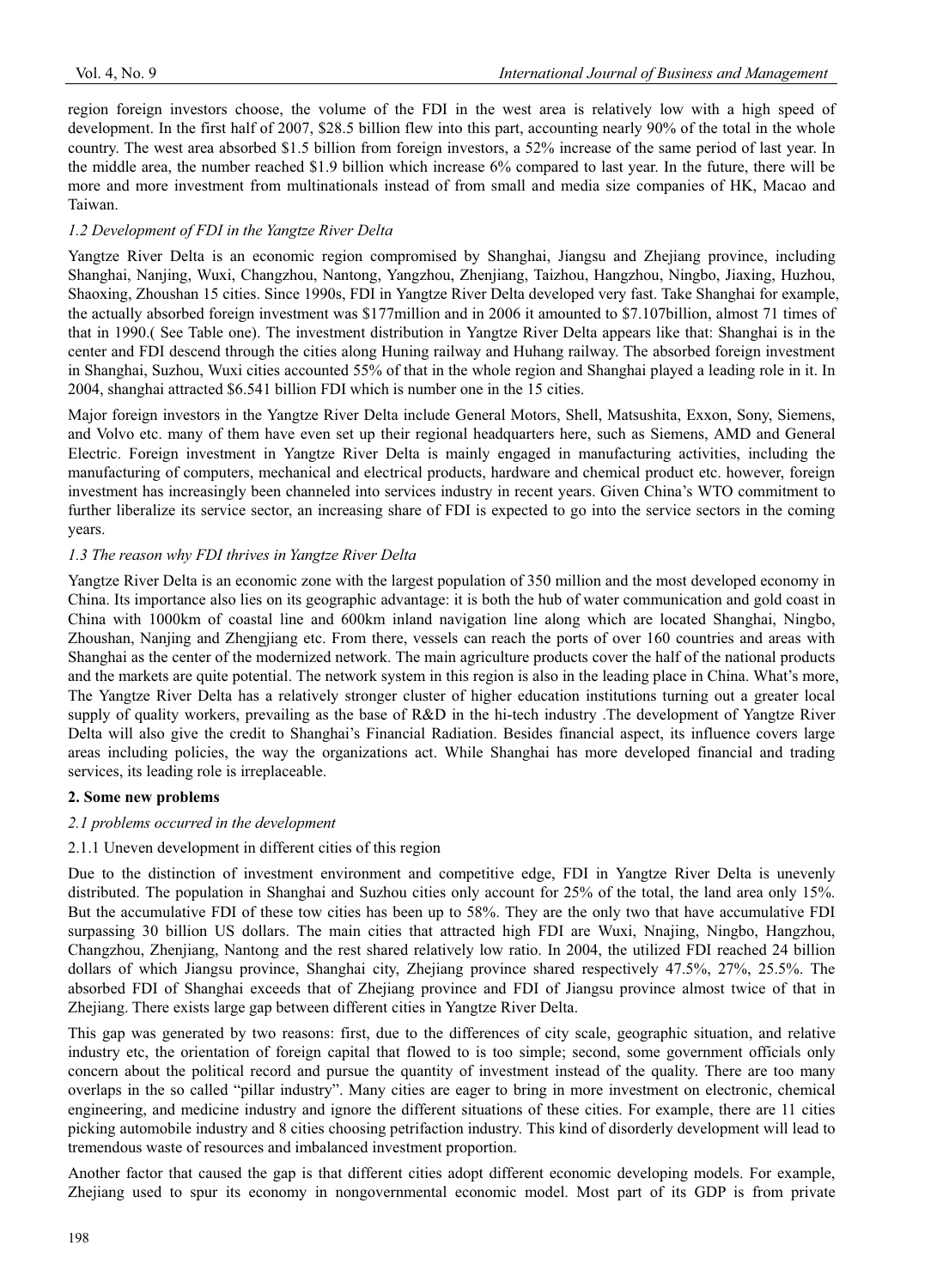enterprises Jiangsu and Zhejiang have the largest number of private enterprises in China, and according to a survey of Jiangsu private enterprises conducted by HKTDC in 2003, 56% of the responding private enterprises considered overseas market expansion as their top development target, while 8% said their top priority was listing. As the demand caused by economic development and increasing international economic confliction, the disadvantage of purely relying on private enterprises has appeared in a daily basis. Right now, Zhejiang province started attracting foreign investment to boost its economy. As a result, the ratio has ascended gradually.

## 2.1.2 Imbalanced development in different industries

As changed taking place in global industries, the tendency of FDI is turning from labor intensive industry into capital and technology intensive industry, from manufacturing industry into tertiary industry that mainly rely on service and new and high-tech industry as well as infrastructure construction. Apparently, investment in Yangtze River Delta focus on the second industry, and especially manufacturing industry, of which the electronic and communication equipment manufactures are the number one. It accounted for 15.4% of the total manufacturing industry that foreign investment aimed at. From these statistics, the focal point of investment is on the capital and technology intensive industry, especially processing and packing industry in the labor intensive industry.

The ratio of agriculture industry account little in the whole investment. But under the encouragement of our country, there is much increase in utilization of agriculture and infrastructure construction. This demonstrates that some foreign investors throw their eyes to basic industry and infrastructure construction. The investment of tertiary industry centered in tourism and hotels. In recent years, as the fast development of real estate, the ratio of investment in this area ascended slightly. On the whole, investment of tertiary industry in the last 20 years has fallen.

#### 2.1.3 Resource shortages

The lack of resources made Yangtze River Delta not that desirable and attractive. Right now, the extensive economic growth mode featured high input, large consumption, high growth and low benefit is no longer suitable for today's society. A shortage of electricity, land, water, and technicians has ringed the alarm to this region.

Electricity shortage. Since 2003, the amount of the limited electricity power used have reached 5.6 billion kilowatt which is almost the number of that in 2002. That set a new historical record and companies had to cut production because of this.

Land shortage. More and more development zone to some extend spurred the economic development but on the other side lead to the decreasing arable land.

Lack of Technicians. Human resources especially the lack of advanced technicians was the problem facing this region. For instance, in Wuxi, there was a shortage of technicians totaled over ten thousand. A survey covering more than 700 foreign companies and joint ventures gave this result.

Resources shortages significantly influence the investment environment of Yangtze River Delta and had some side effect to attract investment, like moving the confidence of foreign investors' investment plan. Experts said, the power shortage will speed up the shift of foreign capitals.

#### *2.2 Problems in all these places*

#### 2.2.1 "People problem"

We're now faced with an era in which globalization deepens with each passing day. And the competition between nations has been the competition among talented people. Lots of managers announced that "our people are our biggest asset" In a knowledge economy we need to attract and hold on to people who know a lot. In such cases, attracting talented people to work in this region in a way means attracting more foreign investment. Although the supply of labor resources surpasses the demand in the job market in China, and we have the advantage of cheap labor, but obviously, we are lack of talents. Despite the relatively advanced technology and education in Yangtze River Delta., it is still hard to meet the demand of the highly developing economy in China, especially the demand for technology talents. By the same token, the rapid speed of the development of FDI requires a large number of professional technology talents. The school education, however, can not meet the requirement of labor market for different talents, not even the demand of foreign investors. Therefore, the exploration of labor resources is the bottleneck for China to transform it economic developing model and to achieve sustainable development.

#### 2.2.2 Approval system needs to be improved

In administration, some departments have not held the belief to serve the people and barricade too much approval procedure which made it very complicated to approve a program.

When they passed through the approval procedure, all the business opportunities have gone. There existed some management problems. The departments that have the power will fight with each other for the programs that are in their interests, while troubles came, nobody would take the responsibility. For such reason, administration departments have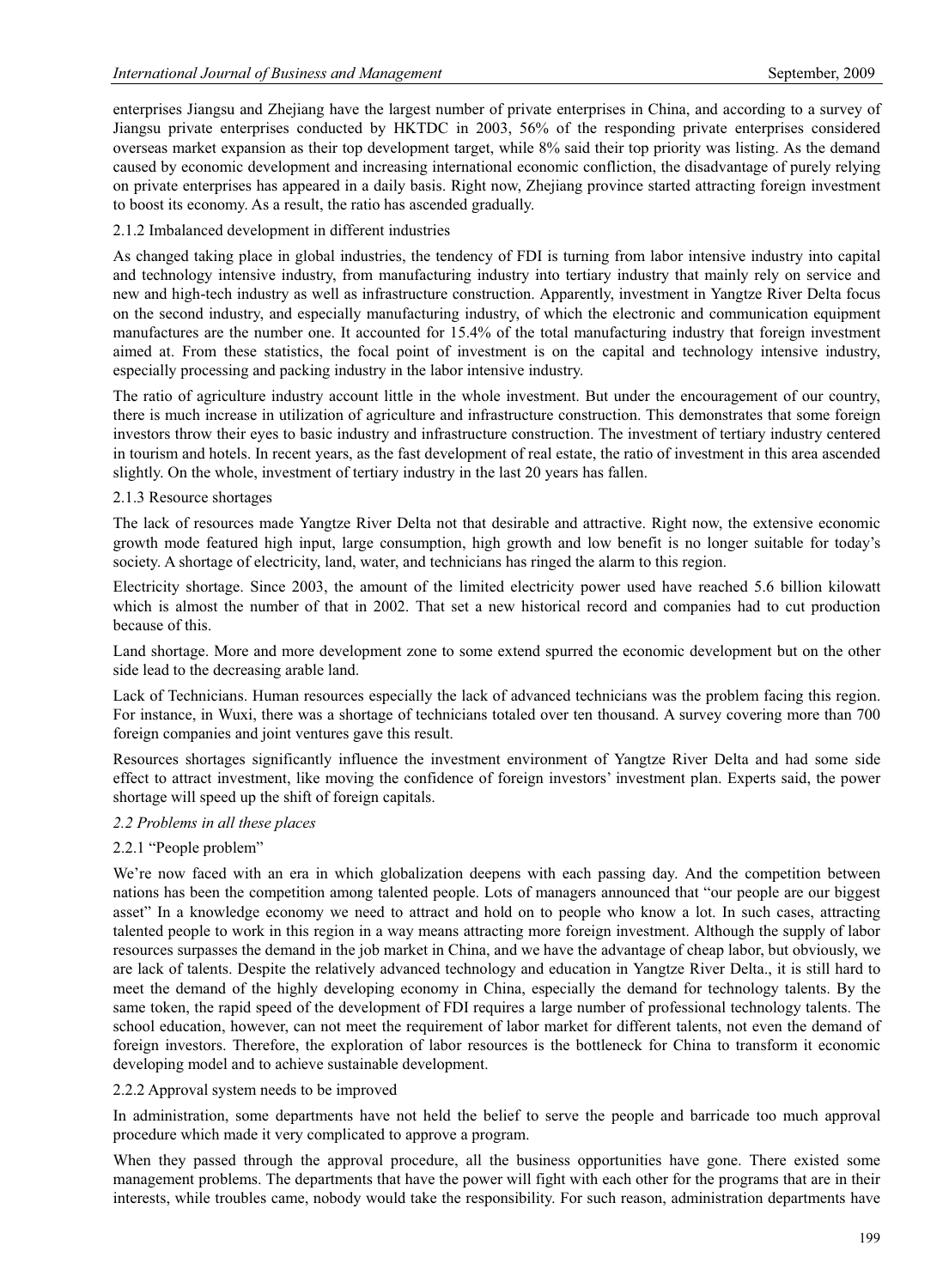very low efficiency, and companies have more challenges to conquer. All of these lead to bad situation for investment attraction and promotion and make it even harder to develop FDI in Yangtze River Delta. Hence, the entry barriers of various service sectors must to be lowered for foreign investors and we should improve the approval system.

#### **3. Solutions for the problems mentioned above**

## *3.1 Balancing the interregional development of FDI*

Adjust interregional Economic Structure to balance the development of FDI in different cities. Suzhou, Shanghai Wuxi should stick to the opening up policy, taking the advantage of foreign capitals to promote the capital-intensive and technology- intensive industry. In Shanghai Pudong new area, Suzhou Industrial Park as well as all kinds of national economic & development area, the environment and equipment should be improved. We also need to expand our investment scale to improve the software and hardware environment. The rest of the place is better to make full use of their local resources and advantage, promoting innovation to attract more foreign capitals. Private enterprises need to be innovative in systems and management as well as in technology, said Zong Qinghou, chairman of Wahaha Group. Zhejiang should take the advantage of their nongovernmental economy to bring in more FDI through private companies. This is not only an innovation of FDI development model but also a model for economic development. Through attracting foreign capitals with their local resources, we can combine the two markets together and boost this kind of mixed economy.

#### *3.2 Attract more investment to the first and tertiary industry*

The government should lead the investment orientation and promote construction of rural area. Although our country pays great attention to the rural area construction, the fixed asset investment in Yangtze River Delta has not been the stake in investors' hand. Hence, the agriculture industry needs more capital to develop. Jiangsu and Zhejiang provinces have large land areas and it will be significant to boost agriculture industry.

Government should encourage the development of the service industry because the service industry together with the manufacturing industry now serves as an engine for the region's overall economic growth. Yangtze River Delta should take the opportunity of macro control in China, and transform the economic growth pattern, optimizing the economic structure and bringing about a virtuous cycle of the national economy and the environment. At the same time, the investment structure of second industry need to be adjusted. To achieve this, we should strengthen the innovation and add more value to the product. Moreover, Shanghai city and the two provinces should avoid the overlaps of the industry structure and shape differentiation competition so that to be competitive in the world market.

#### *3.3 transform the economic growth model*

The problem of resources shortages that mention above alarms us that we need to change our economic growth model for a better utilization of energy resources. In 2006, China started to alter its old extensive growth model to a more intensive one. The Chinese leadership has realized that China's past development norm is physically unsustainable, and politically and socially undesirable. The basic features of Intensive development model are increasing economic growth through improving the quality of material and work efficiency with a relatively low consumption and cost. The transformation of economic growth model will at the same time cushion us from the effect of resources shortage. Easing the urgent problems of the resources shortage in turn will spur another round of FDI development. What's more, pay attention to technology is in some way saving energy. We should improve the energy efficiency and use renewable energy. This solution does not only help to create a desirable environment for FDI development, but also do good to our country's economic growth. Apparently, our government has concerned about energy problems, but there is still a long way to go to achieve this.

#### *3.4 Cultivate professionals in different areas*

With an increasing number of foreign enterprises making their way into Chinese market the "people issue", especially the management of local and foreign staff, have been brought to the forefront more than ever before. For most foreign companies operating in China, it is not surprising that they would like to acquire professional services that align with international practice and their parent companies' standards. These foreign companies would also appreciate a service provider who is familiar with the China market. As a result, there is a need for a large amount of talents that are proficient in different areas. They may be specialists in laws, finances, English, international trading etc or people who have professional knowledge in several areas. Cultivating such kind of talents is now the task facing this region for its better development. We can set up relevant course in universities that provide training course to different kinds of people for the practical use in daily life. Sufficient speculative knowledge plus experience will make a specialist in one area. What's more, bringing in more technology is also crucial. We should associate technology with innovation and establish an open, fair and orderly labor market to meet the need of the fast development of Yangtze River Delta. During the past 30 years since China's reform and opening up, there are an increasing number of students' studies aboard. Students leaving this region for west countries accounts for a large proportion. If we can reduce the phenomenon of brain drain, seemingly, the "people problem" will be reduced.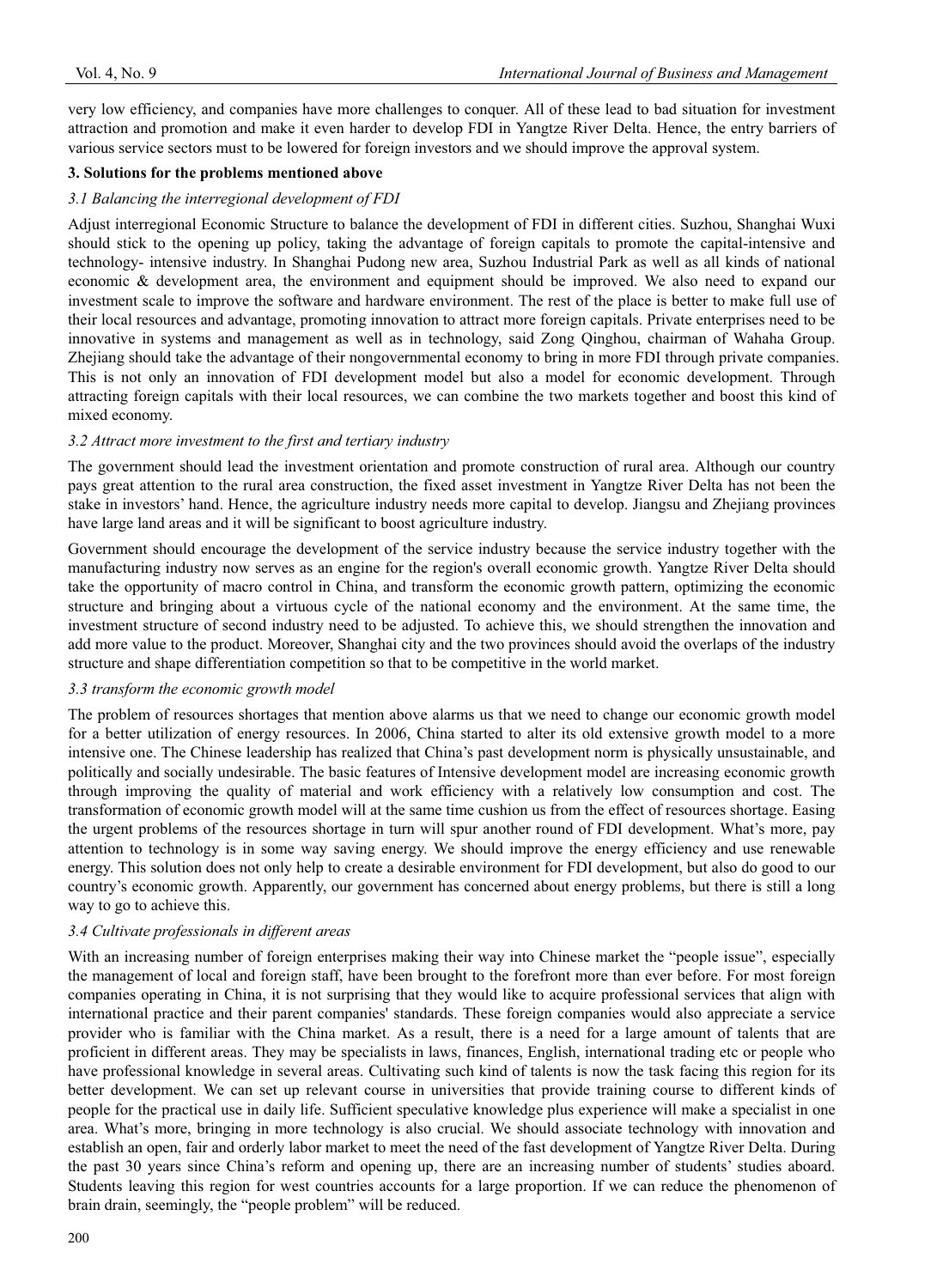## *3.5 Improve the hardware and software environment to attract foreign investment*

While governments enlarge the input into basic industry and infrastructure construction to improve the hardware environment, we have to pay great attention to software environment. We need to improve the political and legal environment for foreign investment, and to enhance legal administration level. Government should further simplify the examination and approval procedures for foreign investment and adopt a standardized examination and approval system; reinforce our sense of legality, try to be open, just and transparent, and establish an incorruptible, industrious, pragmatic and effective government, creating a good administrative environment for foreign investment. Besides, we should maintain and improve an open and fair market environment. We should combine this with the current work of rectifying and standardizing the order of market economy, prohibit firmly the improper collecting fees from foreign companies as well as improper inspection and fine of them. Measures should be taken to destroy local protectionism and industrial monopoly. We should also enhance the lawful measures to protect the intellectual property right and take strong actions against illegal piracy, therefore, establish an open, unified and fair market environment, further perfect the complaining mechanism of foreign-funded and protect the legal rights of foreign merchants according to law.

#### **4. Conclusion**

Yangtze River Delta is a major destination for foreign direct investment (FDI) and is becoming increasingly popular among foreign investors in recent years .So far, Hong Kong is the largest source of FDI in this region, followed by Taiwan, Japan, and the US. However, there are more and more problems in Yangtze River Delta and are becoming more apparent. Some part of administration apartments and the environment obviously are holding back its development. This paper focus on the problems exists in the process of FDI development and I gave the analysis as well as corresponding solutions. The five problems are: imbalanced development of FDI in this region, and three industries, resources shortages, approval system in government administration and people problems. What we need to do is try to improve the investment environment and strength the whole region's competitiveness, balancing the interregional development problems as well as handling the bumpy thing on the road of approval. Only through this way, we can reach the goal of developing FDI in Yangtze River Delta, coordinating social and ecology problems and at last achieve the sustainable development of our nation.

#### **References**

Edward M. Graham, & Erika Wada. (2001). FDI in China: Effects on Growth and Economic Performance. *Oxford University Press*.

Hu, Jiarong. (2007). On Optimizing the Soft Environment for Foreign Investment. *Journal of Beijing Institute of Graphic Communication*, 10, pp. 44-48.

NG fung Yee Linda and TUAN Chyan. (2002). FDI Facilitated by Agglomeration Economies: Evidence from Manufacturing and Services joint Ventures in China. *Journal of Asia Economics*, Vol.13 No.6, pp. 749-765.